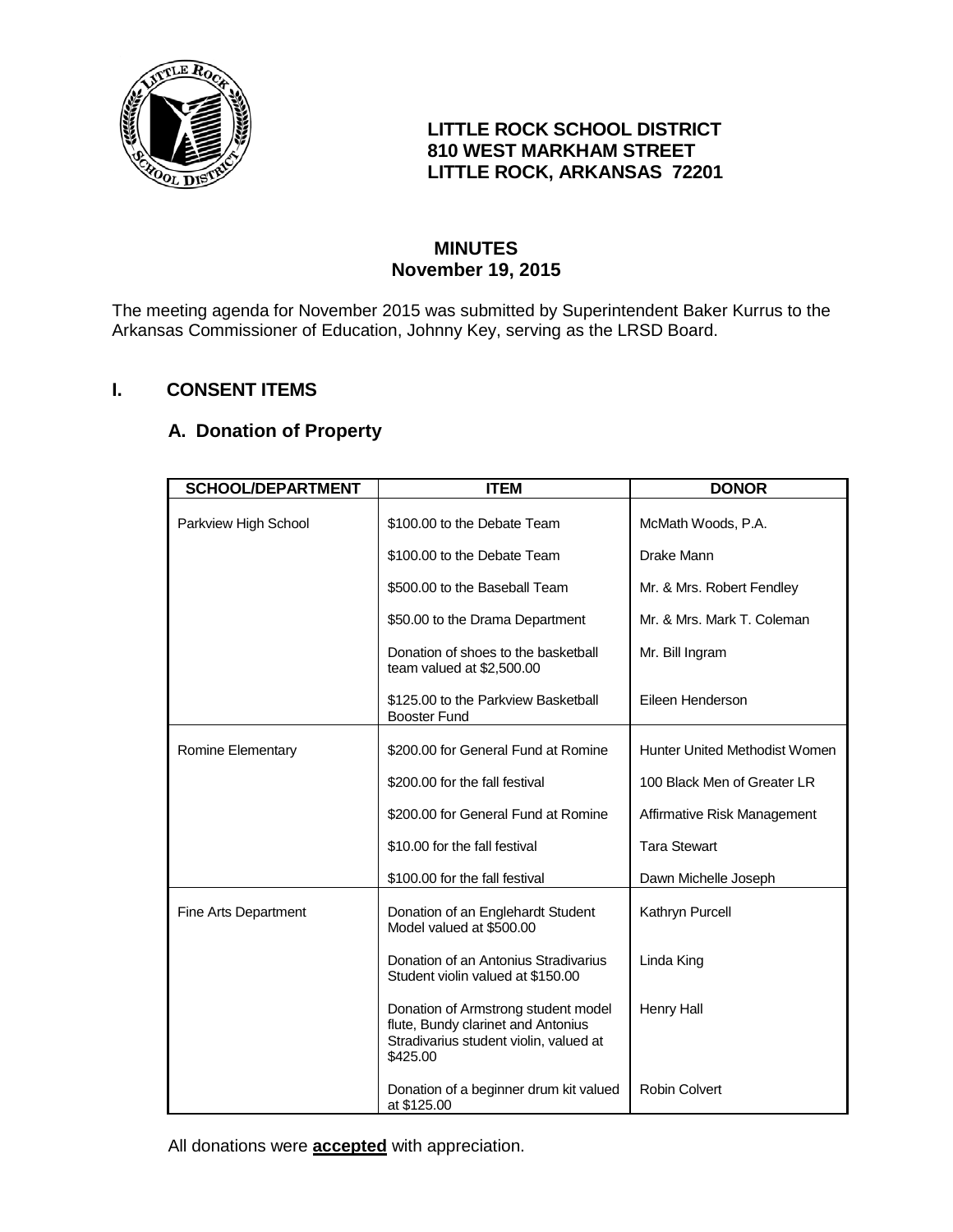#### **B. Minutes**

Minutes from a meeting dated September 24, 2015 were submitted and **approved** as written.

#### **II. ADMINISTRATION**

## **A. Purchase of Property – West Little Rock Middle School**

The terms of the real estate sale and purchase contract between Baptist Health and the LRSD require approval by the Board of Directors of the LRSD. The contract provides that this approval shall be by the action of the Arkansas Commissioner of Education acting in the capacity of the Board.

The contract was **approved** in accordance with the terms of the contract. A copy was included as part of the agenda.

## **III. HUMAN RESOURCES**

#### **A. Personnel Changes**

Routine personnel changes were included in the agenda, and were **approved** as submitted.

#### **B. Initial Salary Placement Guidelines / Supplemental & Temporary Employment Pay Schedule**

The initial Salary Placement Guidelines and Supplemental / Temporary Employment Pay Schedule are intended to provide guidance to the LRSD Human Resources staff when initially placing new employees. The schedules are designed to ensure an equitable and objective assessment of prior experience and educational background. The guidelines were presented for review and approval. They were **approved** as submitted.

# **IV. FINANCE & SUPPORT SERVICES**

#### **A. Minority and Women Business Enterprise (MBE/WBE) Monthly Reports**

Board policy requires the procurement department to file a report totaling all vendor purchases and the percentage of purchases awarded to minority and women businesses. The monthly spending reports for the Minority and Women Business Enterprise (WBE/WBE) program were presented for review as part of the agenda. They were **accepted** as submitted.